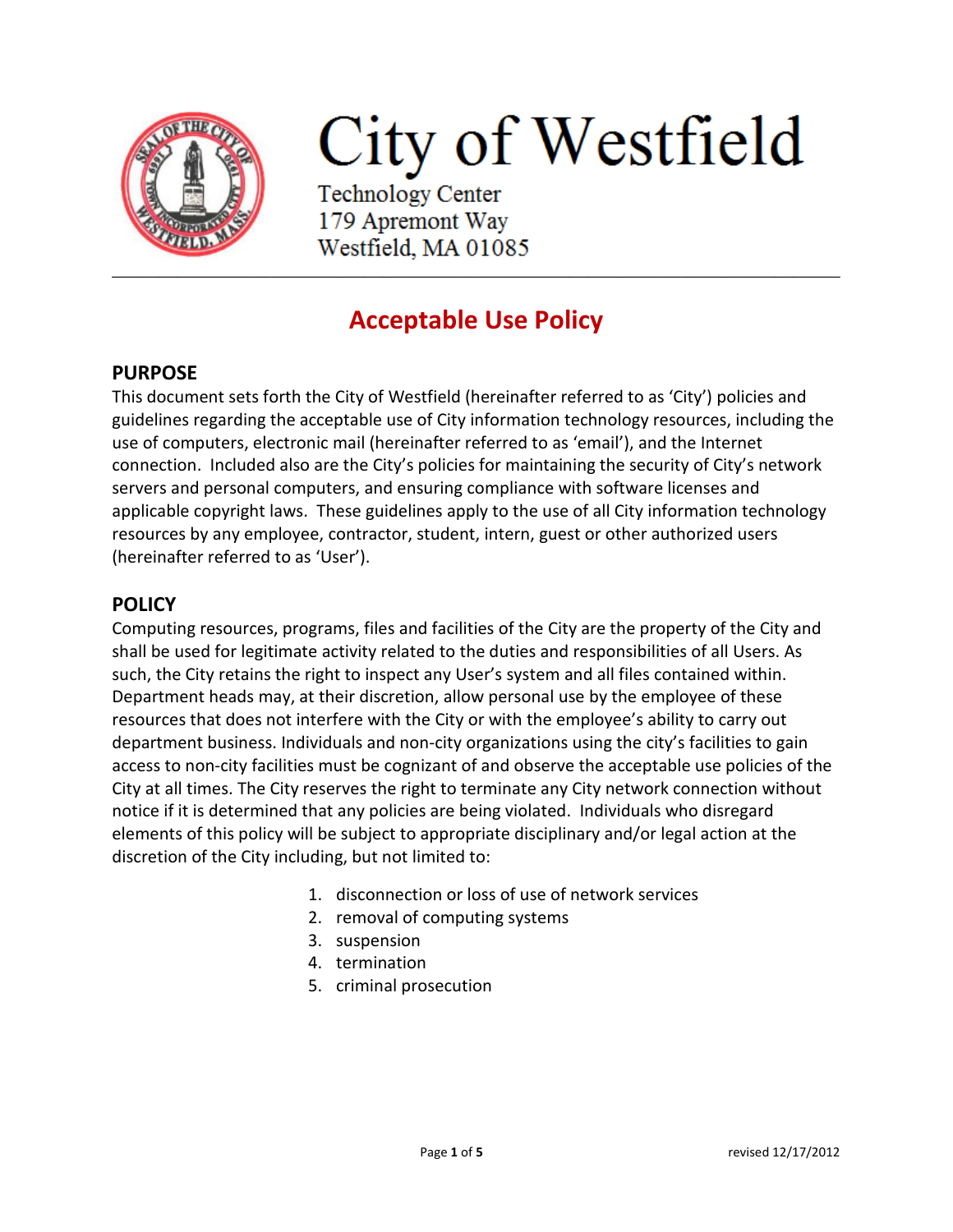While the city employs filtering and other safety and security mechanisms, and attempts to ensure their proper function, it makes no guarantees as to their effectiveness. The User takes full responsibility for all files, folders, programs and applications opened and downloaded onto City owned property. Deliberate attempts to degrade system performance or capability, or attempts to damage systems, software or intellectual property of others are prohibited. The City is not responsible, financially or otherwise, for unauthorized transactions conducted over the network. Perpetrators will be responsible for all physical and financial damages of hardware, software, and property if found guilty of misuse as described in this policy.

The City reserves the right to monitor and record the usage of all facilities and equipment, and all software which is the property of the City by ownership, lease, rent, sponsorship or subsidy, if it has reason to believe that activities are taking place that are contrary to this policy or state or federal law or regulation, and as necessary to evaluate and maintain system efficiency. The City has the right to use information gained in this way in disciplinary or criminal proceedings. While authorized to use any City technology, including, but not limited to, computers, electronic mail, or website visiting capability, **employees acknowledge and understand they have absolutely no right of privacy in regards to the use of said property**.

#### **GUIDELINES**

- Users will not violate copyright laws and their fair use provisions through inappropriate reproduction and/or distribution of music (MP3, etc.), movies, computer software, copyrighted text, images, etc.
- Users will not view or use another person's system files, programs, or data unless given consent, either verbal or written, by the owner.
- Users shall not use City computers or network facilities to gain unauthorized access to any computer systems. Using programs intended to gain access to unauthorized systems for any reason or purpose is strictly prohibited.
- Users shall not connect unauthorized equipment to the City's network, to include hubs, routers, printers or other equipment directly or via remote attachment.
- Users shall not make unauthorized attempts to circumvent data protection schemes or uncover security loopholes. This includes creating and/or running programs that are designed to identify security loopholes and/or decrypt intentionally secure data.
- Users will not associate unapproved domain name sites with a City owned IP address.
- Users will not knowingly or carelessly perform an act that will interfere with the normal operation of computers, terminals, peripherals, or networks.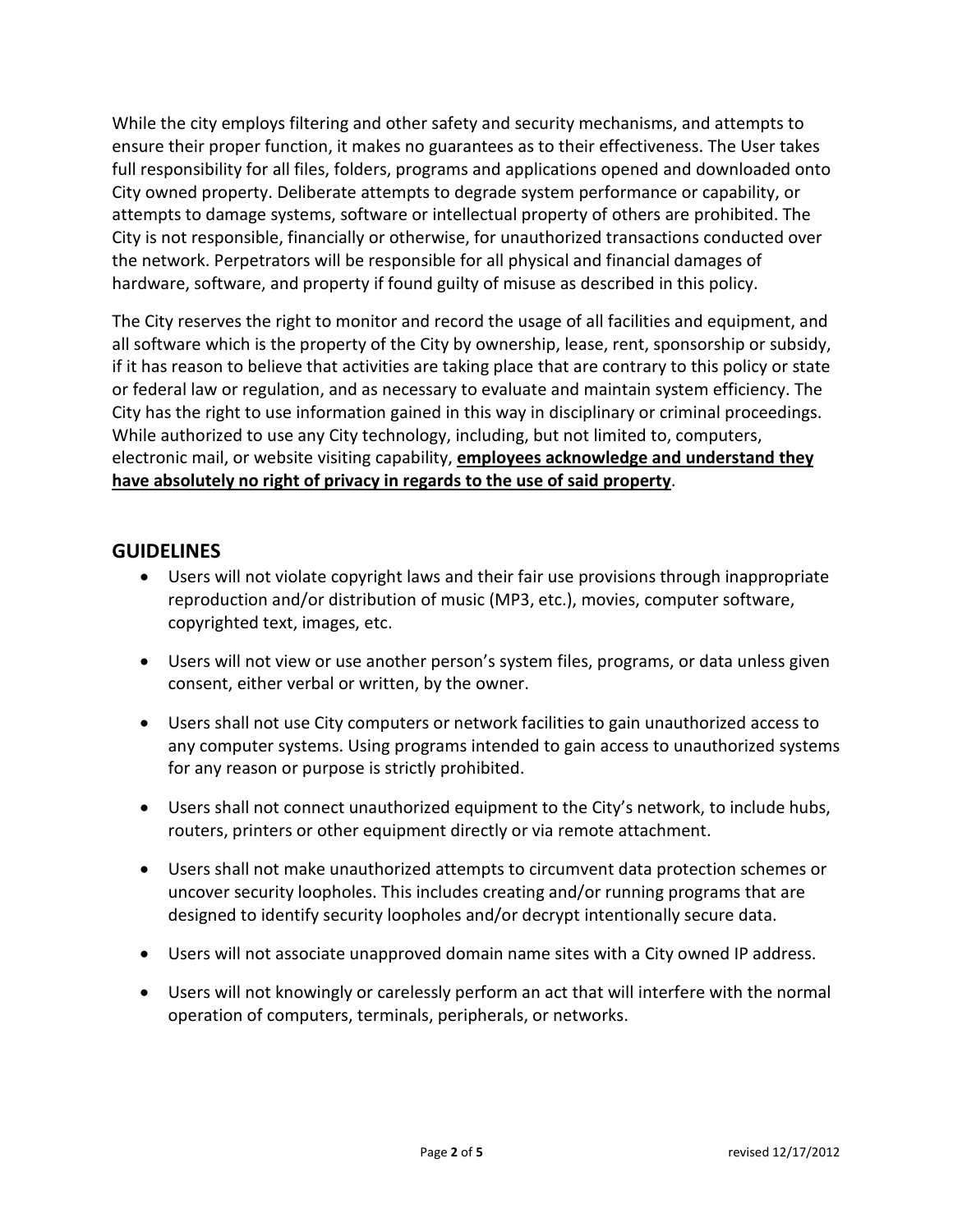- Users will not knowingly or carelessly run or install on any computer system or network, or give to another User, a program intended to damage or to place excessive load on a computer system or network. This includes, but is not limited to, programs known as computer viruses, Trojan Horses, malware, spyware and worms.
- Users will refrain from activity that wastes or overloads computing resources. This includes, but is not limited to, printing too many copies of a document, steaming music or videos, playing video games, or using excessive bandwidth on the network.
- Users will not violate terms of applicable software licensing agreements or copyright laws.
- Users will not use City resources for personal or commercial activity, such as creating products or services for sale.
- Users will not transmit or reproduce materials that are slanderous or defamatory in nature, or that otherwise violate existing laws, regulations, policies, or which are considered to generally be inappropriate in a work place.
- Users will not display images or text that could be considered obscene, lewd, or sexually explicit or harassing in a public computer facility or location that can be in view of others.
- Users may use City computing facilities for educational purposes only if it is consistent with city-wide training and educational programs.
- Users may use City computing facilities for higher education degree seeking or certification programs only with written approval of a department head.
- User internet traffic, which may include sites visited, amount of time on sites and frequency of sites visited, is logged and can and will be used in determining adequate and/or proper use of City property.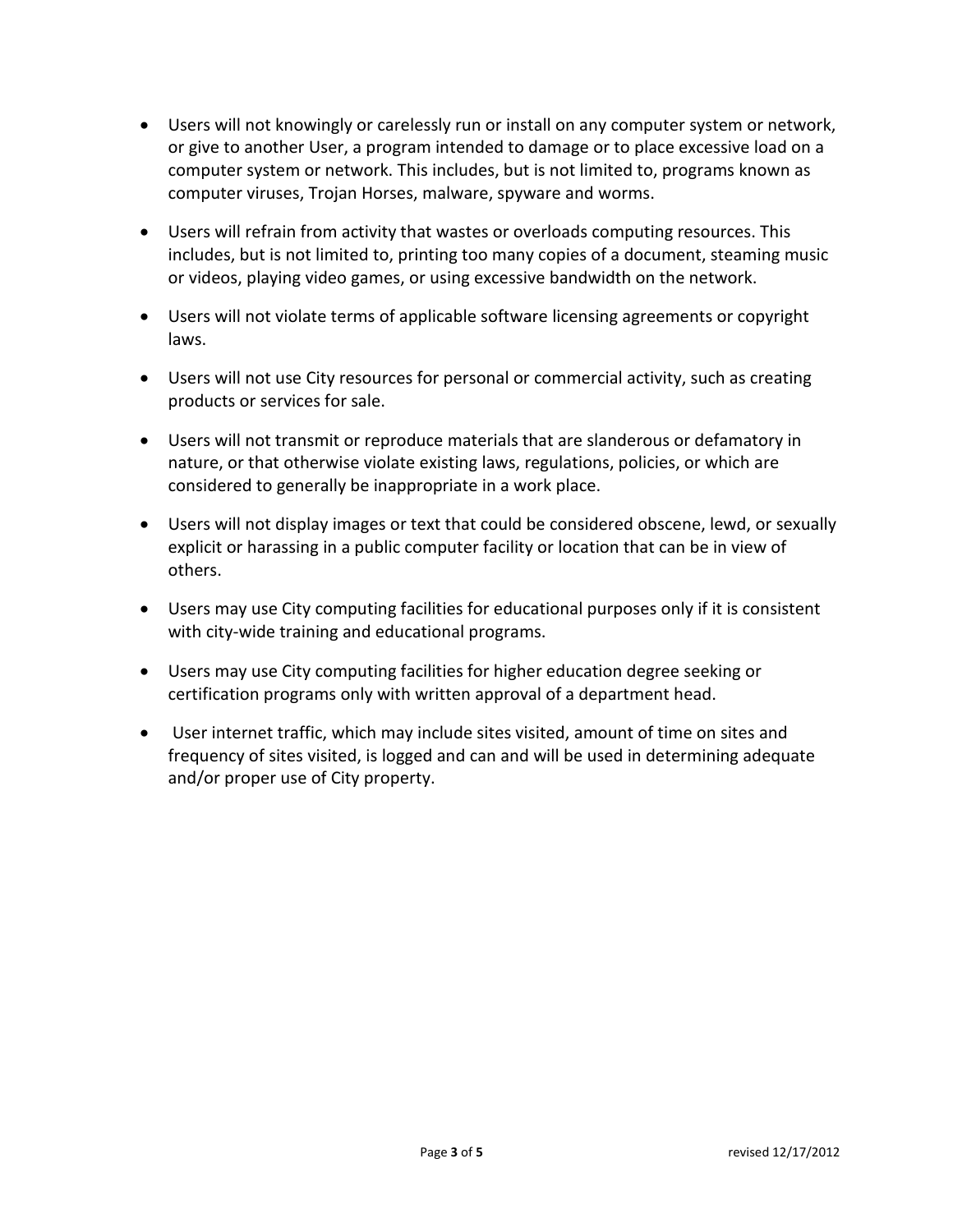### **EMAIL**

All Users must adhere to City rules and regulations, as outlined in this policy, regarding electronic mail, or email. The City owns any communication sent via email or that is stored on City equipment. Management and other authorized staff have the right to access any material in your email or on your computer at any time. Please do not consider your electronic communication, storage or access to be private if it is created or stored at work. As such, the City can and will use any findings if Users are suspected of misuse or abuse.

- Email is to be used for City business only. Confidential information must not be shared outside of the City, without authorization, at any time.
- Viewing pornography, or sending pornographic jokes or stories via email, is considered sexual harassment and will not be tolerated and will be addressed according to our sexual harassment policy.
- Any emails that discriminate against employees by virtue of any protected classification including, but not limited to, race, gender, nationality, and/or religion, will not be tolerated and will be dealt with according to the harassment policy.
- Users will not use electronic mail to harass or threaten others, or to send materials that might be deemed inappropriate, derogatory, prejudicial, or offensive. This includes sending repeated, unwanted e-mail to another user.
- Users will not use electronic mail on City-owned, or City sponsored, or City-provided hardware or services to transmit any information, text, or images that would be deemed offensive, inappropriate, derogatory, prejudicial, or offensive.
- Users will not initiate, propagate or perpetuate electronic chain letters.
- Users will not send inappropriate mass mailings not directly associated with, or in the performance of, the routine course of duties or assignments. This includes multiple mailings to newsgroups, mailing lists, or individuals, e.g. "spamming," "flooding," or "bombing."
- Users will not forge the identity of a user or machine in an electronic communication.
- Users will not attempt to monitor or tamper with another user's electronic communications, or reading, copying, changing, or deleting another user's files or software without the explicit agreement of the owner.
- Harassment of any kind is prohibited. No messages with derogatory or inflammatory remarks about an individual or group's race, age, religion, national origin, physical attributes, or sexual preference will be transmitted or tolerated.

The lists of activities within this policy is not intended to be exhaustive and all questions regarding licenses, copyright laws, or appropriate use of City resources should be addressed to Westfield Technology Center.